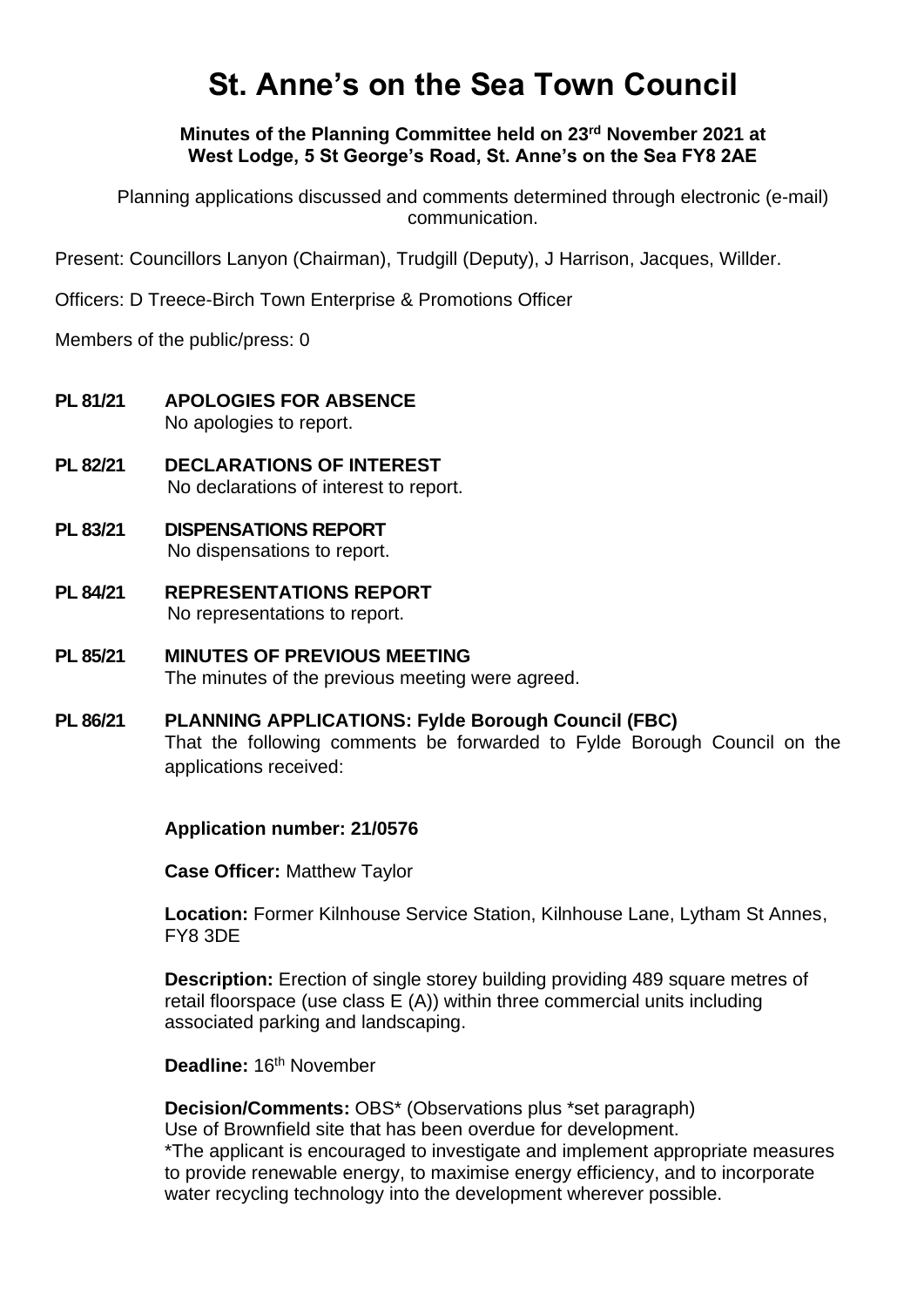## **Application number: 21/0835**

**Case Officer:** Jennifer Simpson

**Location:** Blackpool Road Recreation Ground, Blackpool Road North, Lytham St Annes

**Description:** Installation of one steel shipping container for equipment storage to northern edge of playing field.

Deadline: 6<sup>th</sup> December

**Decision/Comments:** NSO (No Specific Observations)

Falls outside Green Belt Land. 2.5m high container to be situated behind the tree line of adjoining properties. Providing no Objections received from residents of 3 or 5 Fieldway. Calder Close and Cottam Close are separated from the immediate boundary.

#### **Application number: 21/0844**

**Case Officer:** Beth Winstanley

**Location:** Morrison Supermarkets Plc, Amy Johnson Way, Lytham St Annes, Blackpool, FY4 2AY

**Description:** Advertisement consent for erection of four internally illuminated signs on unit C including:

1) fascia signs on front and rear elevations.

2) one logo sign on side elevation; and

3) one menu box sign on side elevation.

**Deadline:** 18th November

**Comments/Decision:** NSO (No Specific Observations) Highways have no objection.

#### **Application number: 21/0884**

**Case Officer:** Alan Pinder

**Location:** St Annes Fire Station, St Andrews Road North, Lytham St Annes, FY8 2JQ

**Description:** Erection of replacement training tower with associated fire service communications mast.

Deadline: 25<sup>th</sup> November

**Comments/Decision:** NSO (No Specific Observations)

**Application number: 21/0917**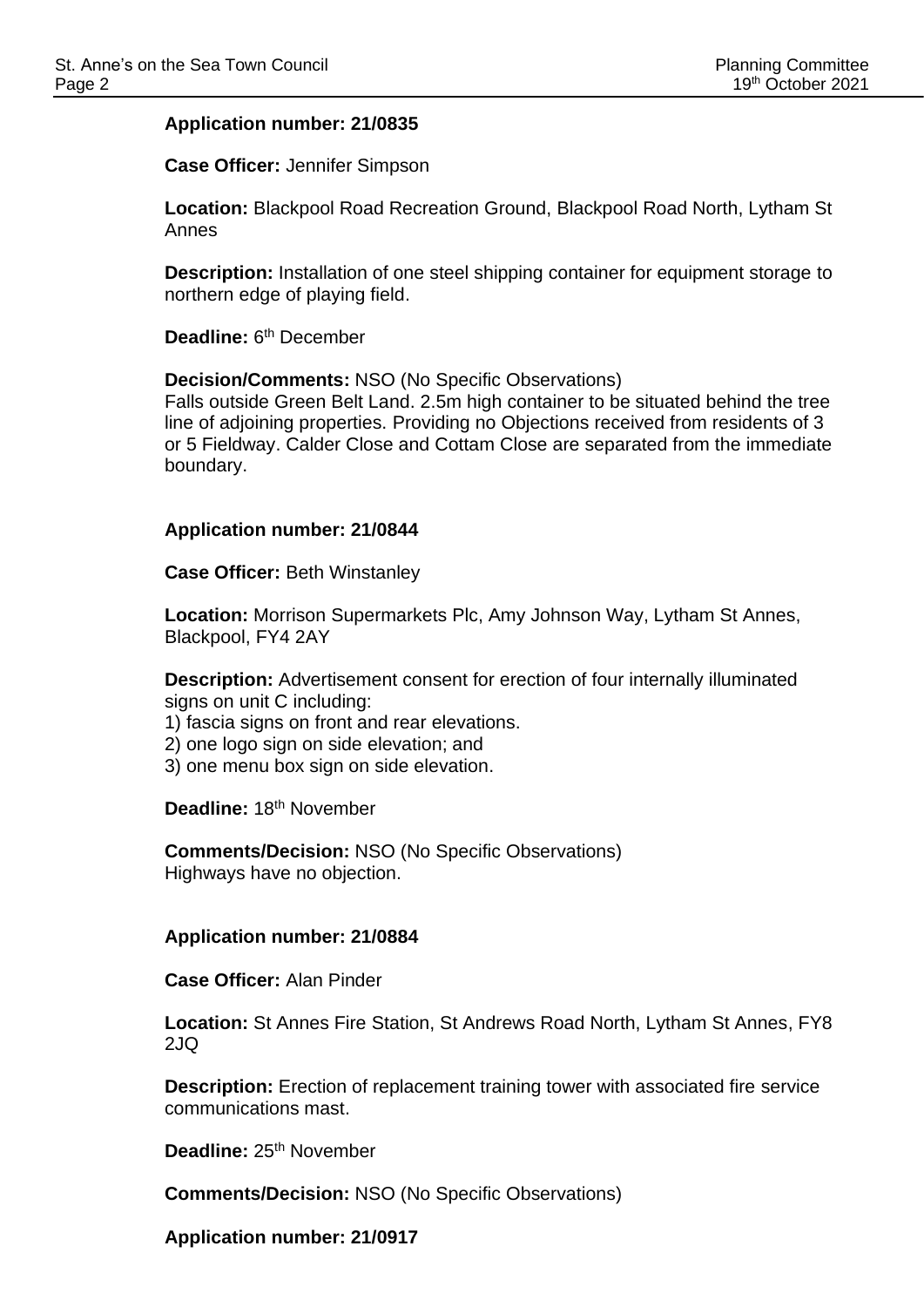**Case Officer:** Alan Pinder

**Location:** 3 North Houses Lane, Lytham St Annes, FY8 4NT

**Description:** Demolition of existing bungalow and erection of replacement two storey dwelling with modified access drive and construction of replacement front boundary wall and gates up to 1.55 metres in height.

Deadline: 12<sup>th</sup> November

**Comments/Decision:** OBS\* (Observations plus \*set paragraph)

\*The applicant is encouraged to investigate and implement appropriate measures to provide renewable energy, to maximise energy efficiency, and to incorporate water recycling technology into the development wherever possible.

## **Application number: 21/0942**

**Case Officer:** Ruth Thow

**Location:** Unit K5, Snowdon Road, Lytham St Annes, FY8 3DP

**Description:** Change of use from offices (use class E G)I)) to Doggy Day Care Centre (use class sui generis).

Deadline: 17<sup>th</sup> November

**Comments/Decision:** OBS\* (Observations plus \*set paragraph) \*The applicant is encouraged to investigate and implement appropriate measures to provide renewable energy, to maximise energy efficiency, and to incorporate water recycling technology into the development wherever possible. Shame the unit number is not K9.

**Application number: 21/0951**

**Case Officer:** Alan Pinder

**Location:** 1a Links Gate, Lytham St Annes, FY8 3LF

**Description:** Two storey and first floor extensions to side and rear of dwelling. Deadline: 14<sup>th</sup> November

**Comments/Decision:** OBS\* (Observations plus \*set paragraph)

\*The applicant is encouraged to investigate and implement appropriate measures to provide renewable energy, to maximise energy efficiency, and to incorporate water recycling technology into the development wherever possible.

# **Application number: 21/0952**

**Case Officer:** Beth Winstanley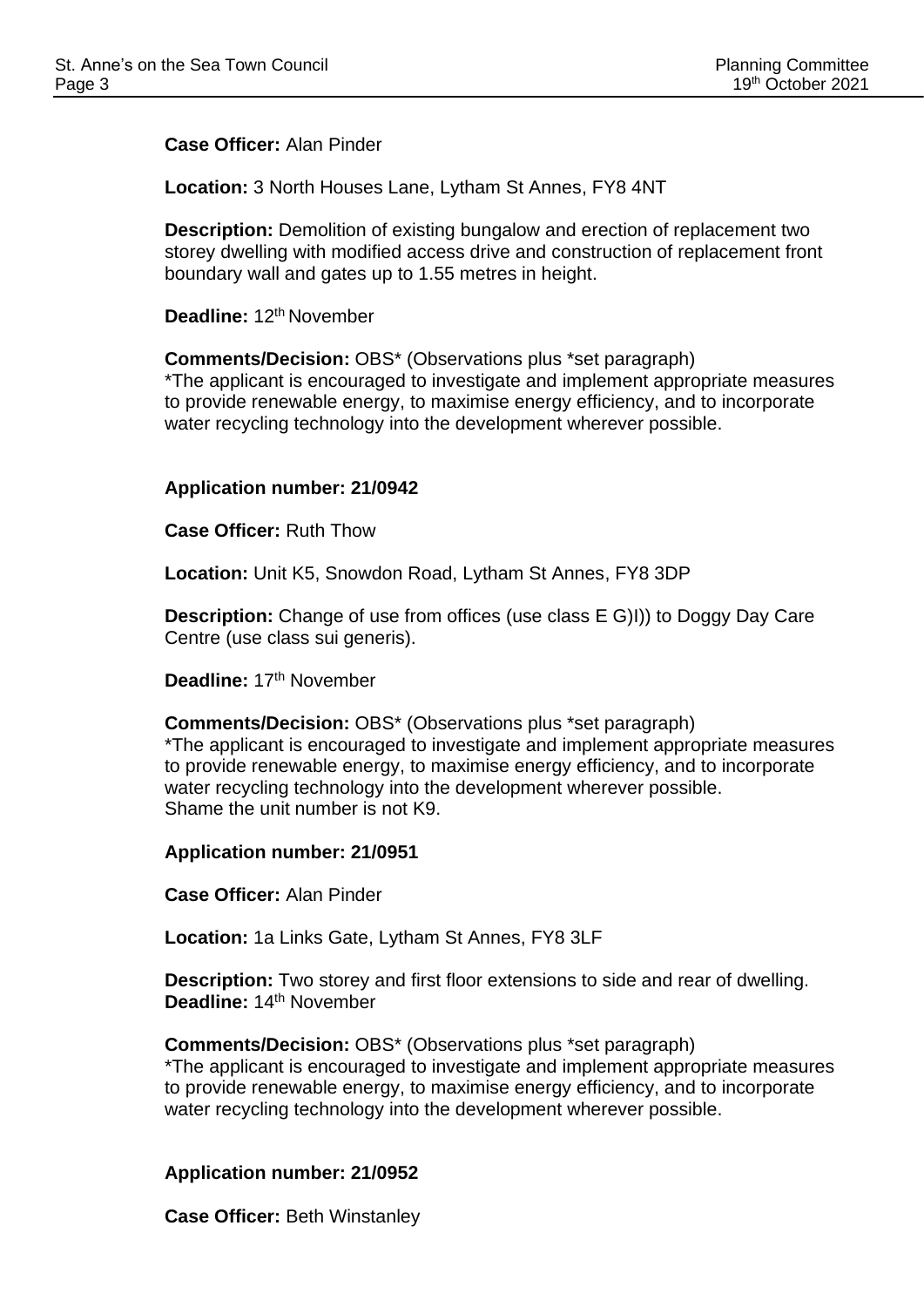**Location:** 21 Drake Close, Lytham St Annes, FY8 2EX

**Description:** Single storey side and rear extension.

**Deadline: 25<sup>th</sup> November** 

**Comments/Decision:** OBS\* (Observations plus \*set paragraph)

\*The applicant is encouraged to investigate and implement appropriate measures to provide renewable energy, to maximise energy efficiency, and to incorporate water recycling technology into the development wherever possible.

## **Application number: 21/0961**

**Case Officer:** Ruth Thow

**Location:** 2 Martin Avenue, Lytham St Annes, FY8 2SJ

**Description:** Single storey front and rear extensions and two storey side extension.

Deadline: 28<sup>th</sup> November

**Comments/Decision:** OBS\* (Observations plus \*set paragraph) \*The applicant is encouraged to investigate and implement appropriate measures to provide renewable energy, to maximise energy efficiency, and to incorporate water recycling technology into the development wherever possible.

## **Application number: 21/0967**

**Case Officer:** Alan Pinder

**Location:** 102 North Promenade, Lytham St Annes, FY8 2QP

**Description:** Change of use of indoor swimming pool at rear of dwelling to a mixed private and commercial use to allow the provision of children's swimming school sessions.

Deadline: 29<sup>th</sup> November

**Comments/Decision:** NSO (No Specific Observations)

**Application number: 21/0973**

**Case Officer:** Ruth Thow

**Location:** 174 Heeley Road, Lytham St Annes, FY8 2HR

**Description:** Two storey side extension to create additional retail floor space (use class E A)) at ground floor and one self-contained flat (use class C3) at first floor including insertion of first floor window in front elevation and roof light in side roof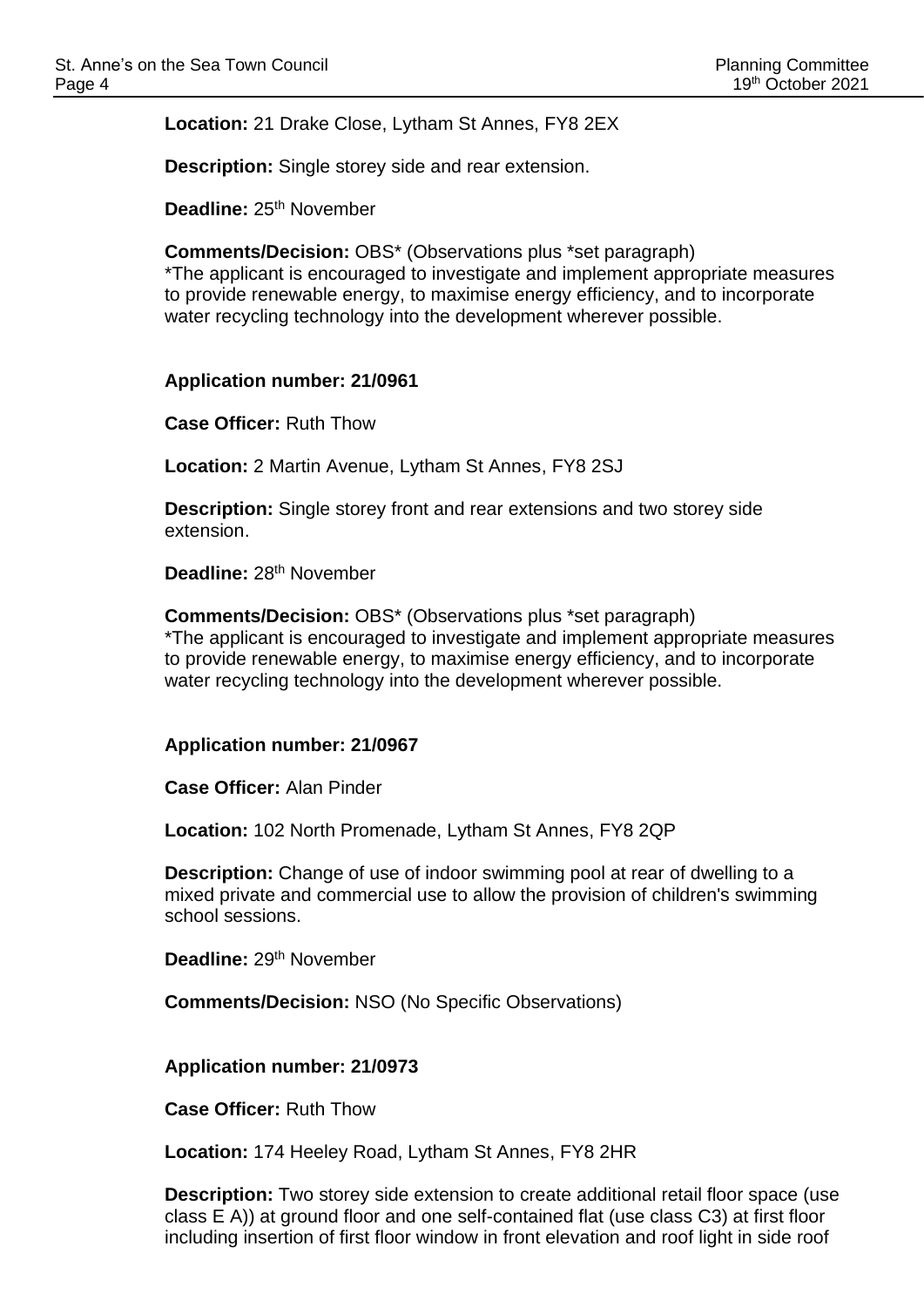slope of existing building and erection of bin store within front forecourt.

**Deadline:** 16th November

**Comments/Decision:** OBS\* (Observations plus \*set paragraph) Neighbouring resident's concern over insufficient gap between proposal and 89 Headroomgate Rd and if foundations are suitable. (Kate Eggleston-Wirtz). Bin store doesn't seem to breach the Building Line on Headroomgate Rd. Should satisfy residents who have previously complained about cardboard waste. \*The applicant is encouraged to investigate and implement appropriate measures to provide renewable energy, to maximise energy efficiency, and to incorporate water recycling technology into the development wherever possible.

## **Application number: 21/0974**

**Case Officer:** Ruth Thow

**Location:** 174 Heeley Road, Lytham St. Annes, FY8 2HR

**Description:** Advertisement consent for installation of one internally illuminated fascia sign to front elevation of building and erection of one internally illuminated freestanding totem sign within front forecourt.

**Deadline:** 19th November

## **Comments/Decision:** OBJ (Object)

Comments to revised proposal copied below.

The removal of the proposed totem stand, 6m high and 2m wide on the kerb edge of Headroomgate Road is satisfactory.

However, the Application Form needs to be revised in accordance with this resubmission, and in addition to that, the Wall mounted fascia sign with Internally Illuminated Illuminance levels of 500 cd/m2 is still considered to be excessive, when Morrison Supermarket / Nando's, has applied for advertising consent with Internally Illuminated Illuminance levels of only 200 cd/m2. The wall mounted / internally illuminated sign is objectively 2.5 times too bright?

Please see 21/0844 | ADVERTISEMENT CONSENT FOR ERECTION OF FOUR INTERNALLY ILLUMINATED SIGNS ON UNIT C INCLUDING:

1) FASCIA SIGNS ON FRONT AND REAR ELEVATIONS; 2) ONE LOGO SIGN ON SIDE ELEVATION; AND 3) ONE MENU BOX SIGN ON SIDE ELEVATION | MORRISON SUPERMARKETS PLC, AMY JOHNSON WAY, LYTHAM ST ANNES, BLACKPOOL, FY4 2AY.

Does the illuminated sign lighting output (500cd/m2) exceed any guidance level for the size (2.8m2) of sign in this mainly residential area? (Technical issue regarding correlation between luminosity, size and artwork colours)

.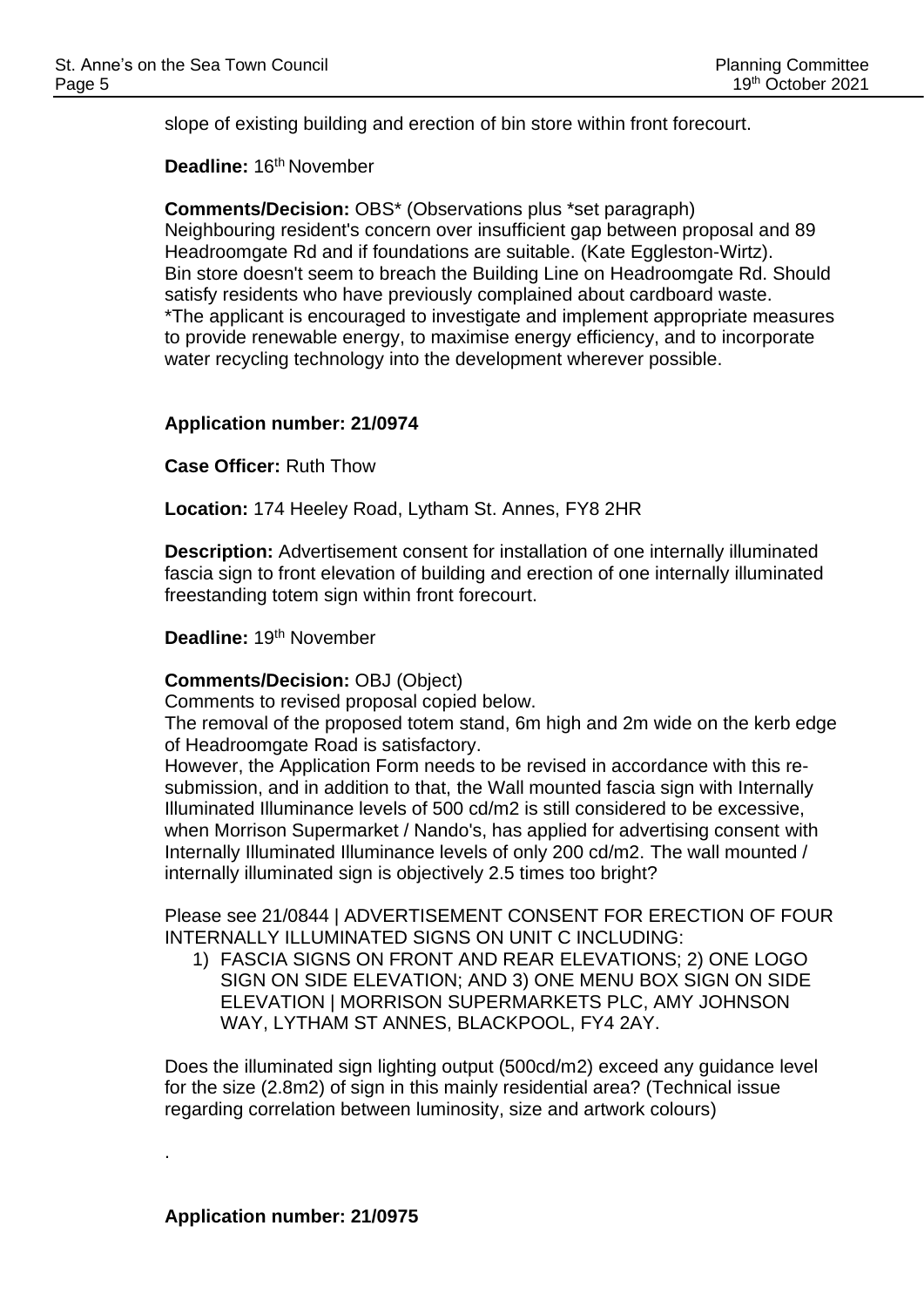**Case Officer:** Jennifer Simpson

**Location:** Coastal Dunes, Clifton Drive North, Lytham St Annes

**Description:** Advertisement consent for erection of one non-illuminated, wallmounted panel sign within public open space to southern end of development.

Deadline: 1<sup>st</sup> December

## **Comments/Decision:** (NO DECISION)

No decision until the plans are a true reflection of the site they relate to. The plans require amendment. They refer to Coastal Dunes, Poulton-Le-Fylde.

#### **Application number: 21/0989**

**Case Officer:** Beth Winstanley

**Location:** 27 Dawson Road, Lytham St Annes, FY8 3AJ

**Description:** Single storey front extension

**Deadline:** 23rd November

**Comments/Decision:** OBS\* (Observations plus \*set paragraph) Does not exceed the Building Line.

\*The applicant is encouraged to investigate and implement appropriate measures to provide renewable energy, to maximise energy efficiency, and to incorporate water recycling technology into the development wherever possible.

## **Application number: 21/0990**

**Case Officer:** Beth Winstanley

**Location:** 31 Leach Lane, Lytham St Annes, FY8 3AW

**Description:** Conversion and alteration of detached garage to provide extended living accommodation including single storey link extension to rear and side of dwelling.

**Deadline:** 26th November

**Comments/Decision:** OBS\* (Observations plus \*set paragraph) A precedent for this style of development was set by No 35 Leach Lane. \*The applicant is encouraged to investigate and implement appropriate measures to provide renewable energy, to maximise energy efficiency, and to incorporate water recycling technology into the development wherever possible.

## **Application number: 21/1000**

**Case Officer:** Alan Pinder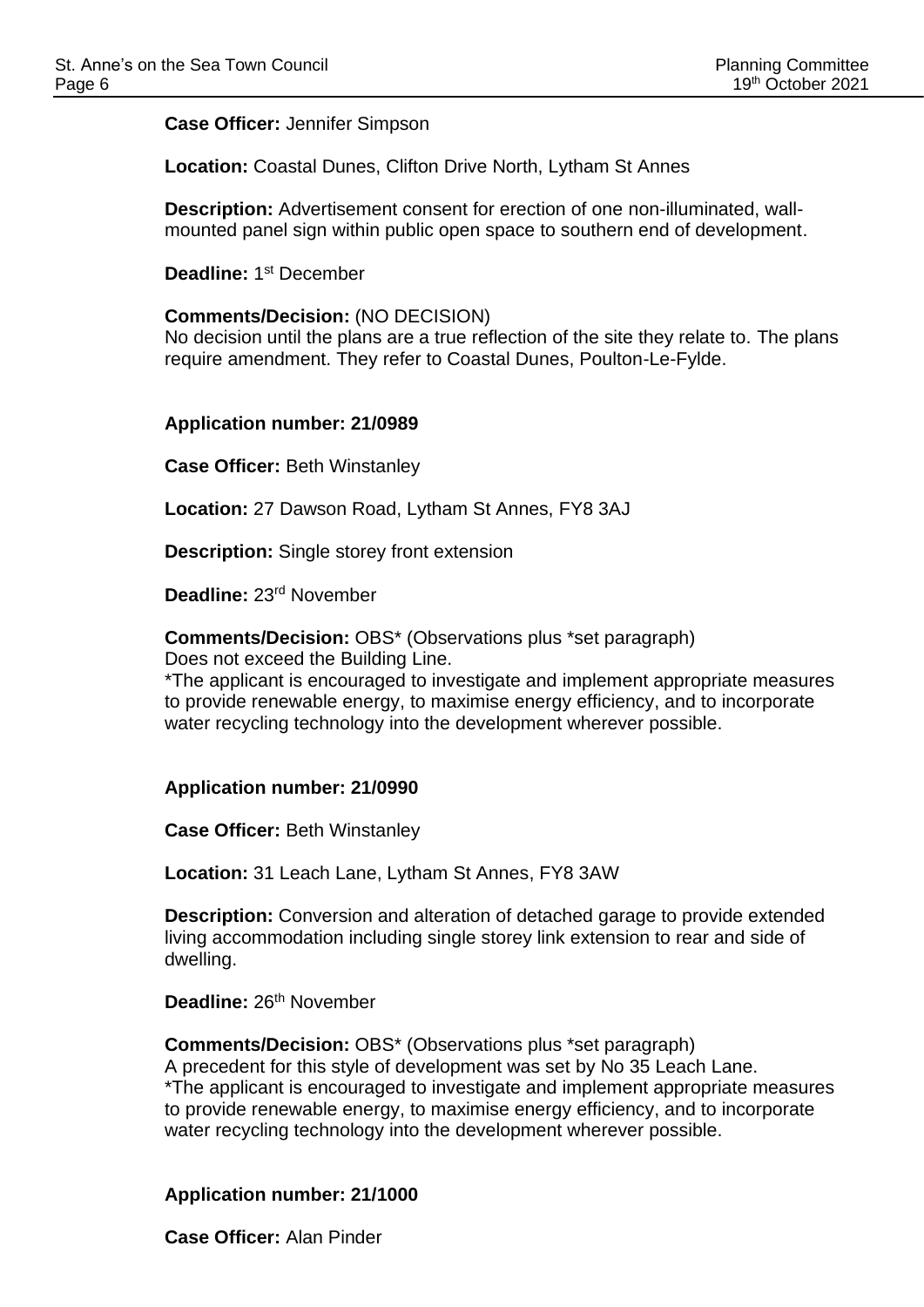**Location:** Abbeyfield House, 149 St Annes Road East, Lytham St Annes, FY8 3HW

**Description:** Partial demolition of front boundary wall and formation of vehicular access to classified road including creation of hardstanding driveway and installation of gates and railings to rear of driveway.

**Deadline: 28<sup>th</sup> November** 

followed similar designs.

**Comments/Decision:** NSO (No Specific Observations) Conservation Area. Loss of part of original brick wall. Is this mitigated by permeable block paving and cars off the road? Other properties have used and

# **Application number: 21/1003**

**Case Officer:** Andrew Stell

**Location:** Worsley Dene, Division Lane, Lytham St Annes, Blackpool, FY4 5EA

**Description:** Formation of additional vehicular access to division lane including Construction of associated entrance gates, driveway and new headwall across Watercourse - resubmission of application 20/0325

Deadline: 24<sup>th</sup> November

#### **Comments/Decision:** NSO (No Specific Observations)

Green Belt Land. Having read the GB Impact assessment and Water Vole Survey, and note that the proposal includes: Grasscrete surfacing, removing debris to unblock the existing culvert, the landscaping plan and new hedge planting to mitigate the urbanising effect of an additional timber gate, we see no reason for refusal as the original submission.

## **Application number: 21/1005**

**Case Officer:** Jennifer Simpson

**Location:** Booths, Main Drive, Lytham St Annes, FY8 3UT

**Description:** Installation of two rapid electric vehicle charging stations within car park including conversion of two parking spaces to electric vehicle charging bays and erection of associated equipment.

Deadline: 25<sup>th</sup> November

## **Comments/Decision:** SUP (Support)

This proposal will contribute towards the Green Aspirations of the Neighbourhood Plan and serve the changing needs of the community.